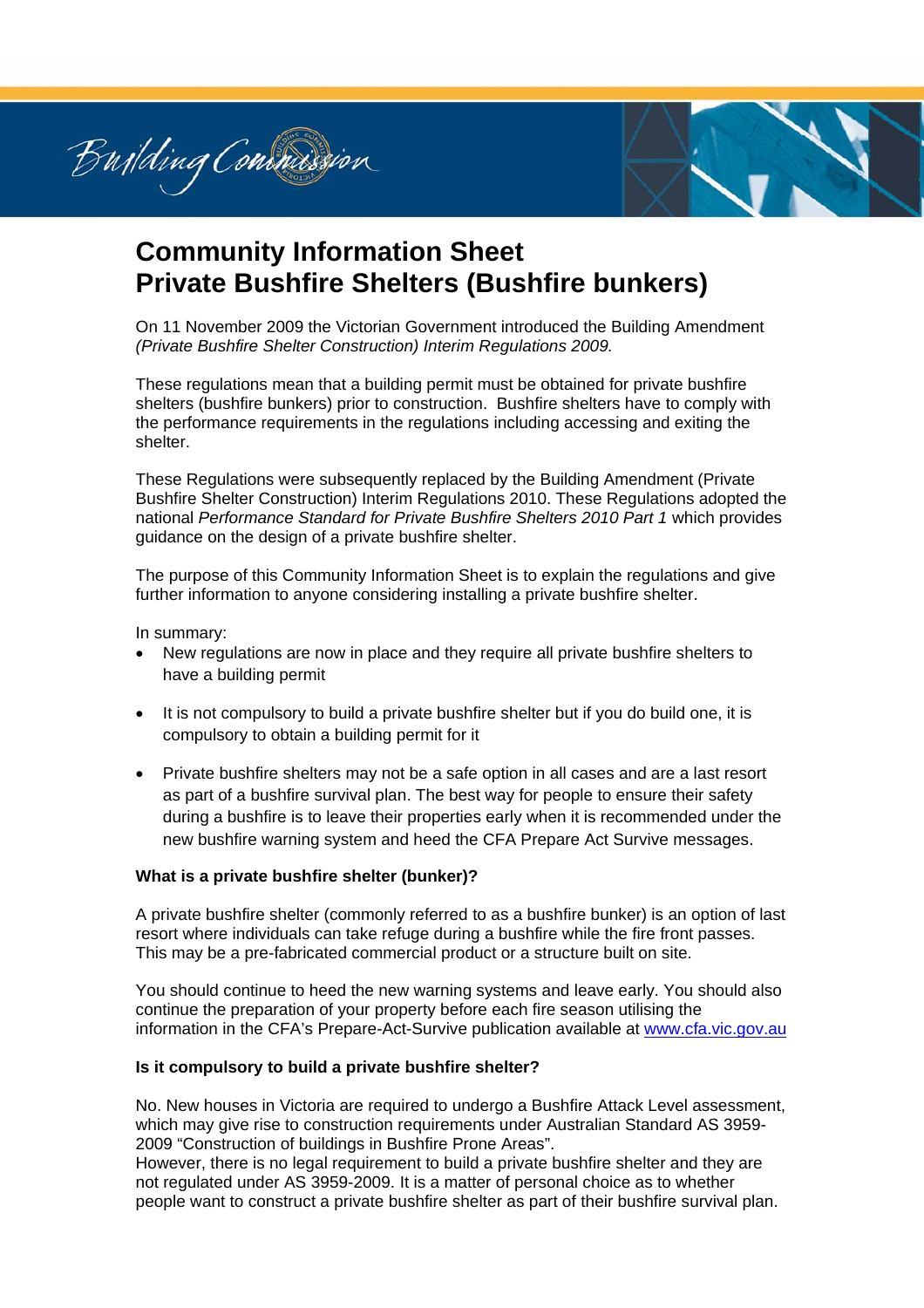

## **Do private bushfire shelters save lives?**

At this stage, there has been no conclusive research on this point and the evidence presented to the Bushfires Royal Commission has been conflicting. Seven people died in private bushfire shelters during Black Saturday, but others told the Royal Commission that they believe private bushfire shelters saved them.

## **What changes have been made to the regulation of personal bushfire shelters?**

From 11 November 2009 the Regulations require that a building permit must be obtained for a private bushfire shelter (bushfire bunker) prior to construction. Bushfire shelters have to comply with performance requirements set out in the regulations including safe accessing and exiting the shelter and maintaining tenable conditions within the shelter for the period of occupancy.

To obtain a building permit under the new system you either need to:

- Purchase a shelter which has been accredited as meeting the performance requirements in the regulations by the Victorian Government's Building Regulations Advisory Committee (BRAC, or
- Apply to the Building Appeals Board (BAB) for a determination that your nonaccredited bushfire shelter complies with the regulations, or
- Obtain certification from a fire safety engineer who did not design the shelter to satisfy a building surveyor that your non-accredited bushfire shelter meets the requirements of the regulations.

#### **Are there any recommended private bushfire shelter products?**

There are no recommended products but the Building Regulations Advisory Committee is in the process of considering some designs for accreditation. When this process is complete, the private bushfire shelters that have a certificate of accreditation will be listed on the Building Commission's website at www.buildingcommission.com.au

#### **Where can I get more information about the new regulations?**

Consumer FAQs and other information are on the Building Commission's website at www.buildingcommission.com.au

A copy of the Building Amendment (Private Bushfire Shelter Construction) Interim Regulations 2010 can be downloaded from the Victorian Parliament website at http://www.legislation.vic.gov.au/Domino/Web\_Notes/LDMS/PubStatbook.nsf/93eb987e badd283dca256e92000e4069/EA3E2236DA1A2669CA25772E001FF04D/\$FILE/10- 032sr.doc

A copy of the national *Performance Standard for Private Bushfire Shelters 2010 Part 1*  can be downloaded from the Australian Building Code Board's website at http://www.abcb.gov.au/index.cfm?objectID=C617CEFF-53FB-11DF-AA90001143D4D594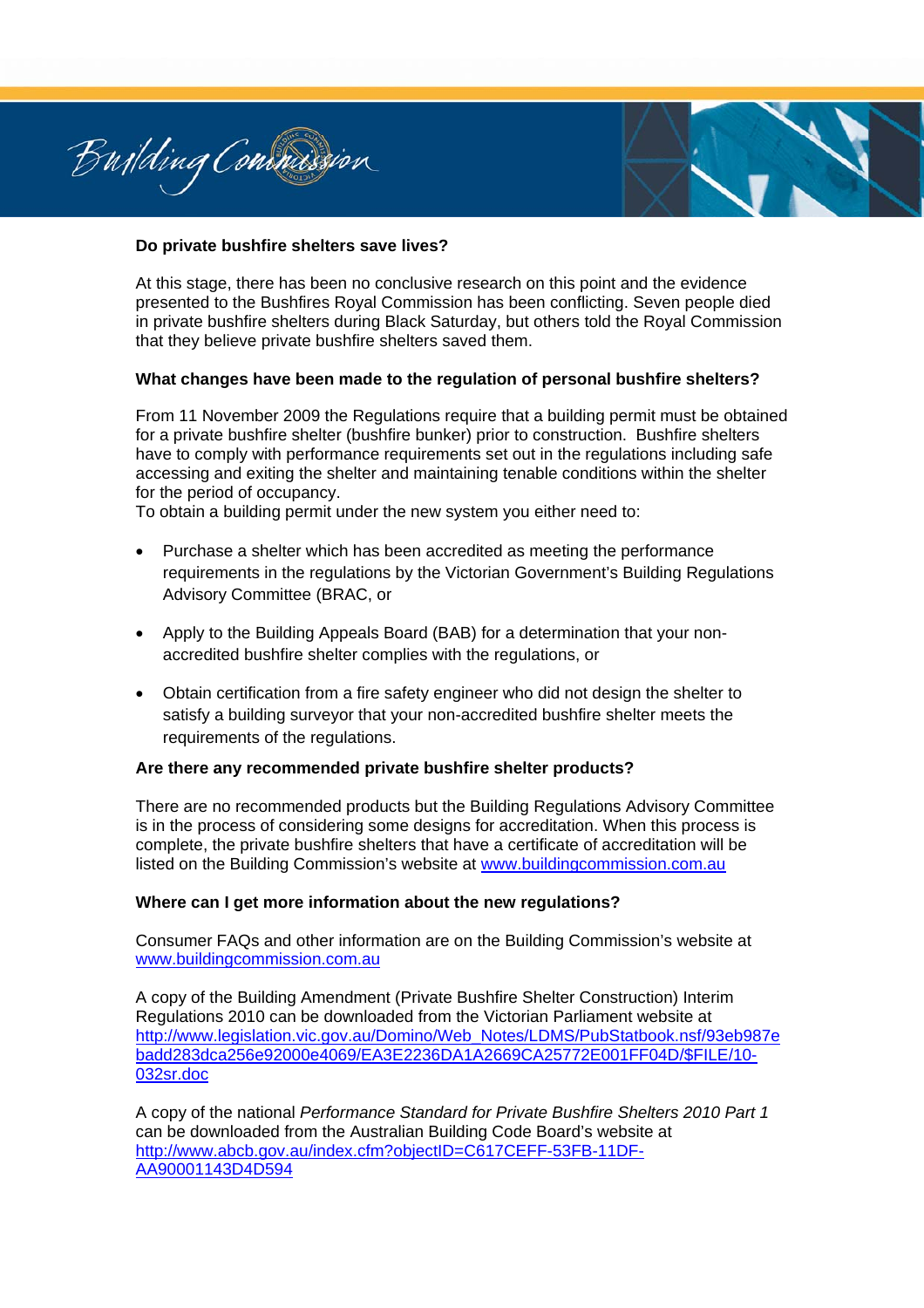

# **What should I do if I am considering a personal bushfire shelter?**

If you are considering building or installing a private bushfire shelter, there are a number of issues you will need to consider:

## **Location**

- The siting and location requirements for a private bushfire shelter will be prescribed as a condition of the BRAC Accreditation, BAB determination and as a condition of the building permit.
- Generally, a private bushfire shelter should be located so that it will not be impacted by other structures or fuel loads that may catch fire during the occupancy of the shelter (including buildings and fuel loads on an adjoining property) or falling trees or tree limbs.
- It should also be located and signed to prevent emergency vehicles from inadvertently driving over it, (i.e. in a search of the property following a bushfire event.

# **Construction**

- The private bushfire shelter including the door must be able to withstand high wind.
- If the private bushfire shelter is underground, it needs to be waterproof, and be able to withstand or prevent vehicles driving on top of it.
- The private bushfire shelter must be resistant to flames, high temperatures and ember attack.
- The private bushfire shelter must have fire resistant windows or some other way of allowing the occupants to know when it is safe to leave the private bushfire shelter.
- Doors should be fire resistant and should be made of material that has a low conductivity.
- You should consider the direction in which the door swings, the locking and latching mechanisms, as well as the level of fire resistance and heat conductivity of the door material.
- The construction design will be approved by the BRAC Accreditation process, a BAB determination, or a building surveyor issuing a permit after being satisfied by a certification from a fire safety engineer who did not design the shelter.